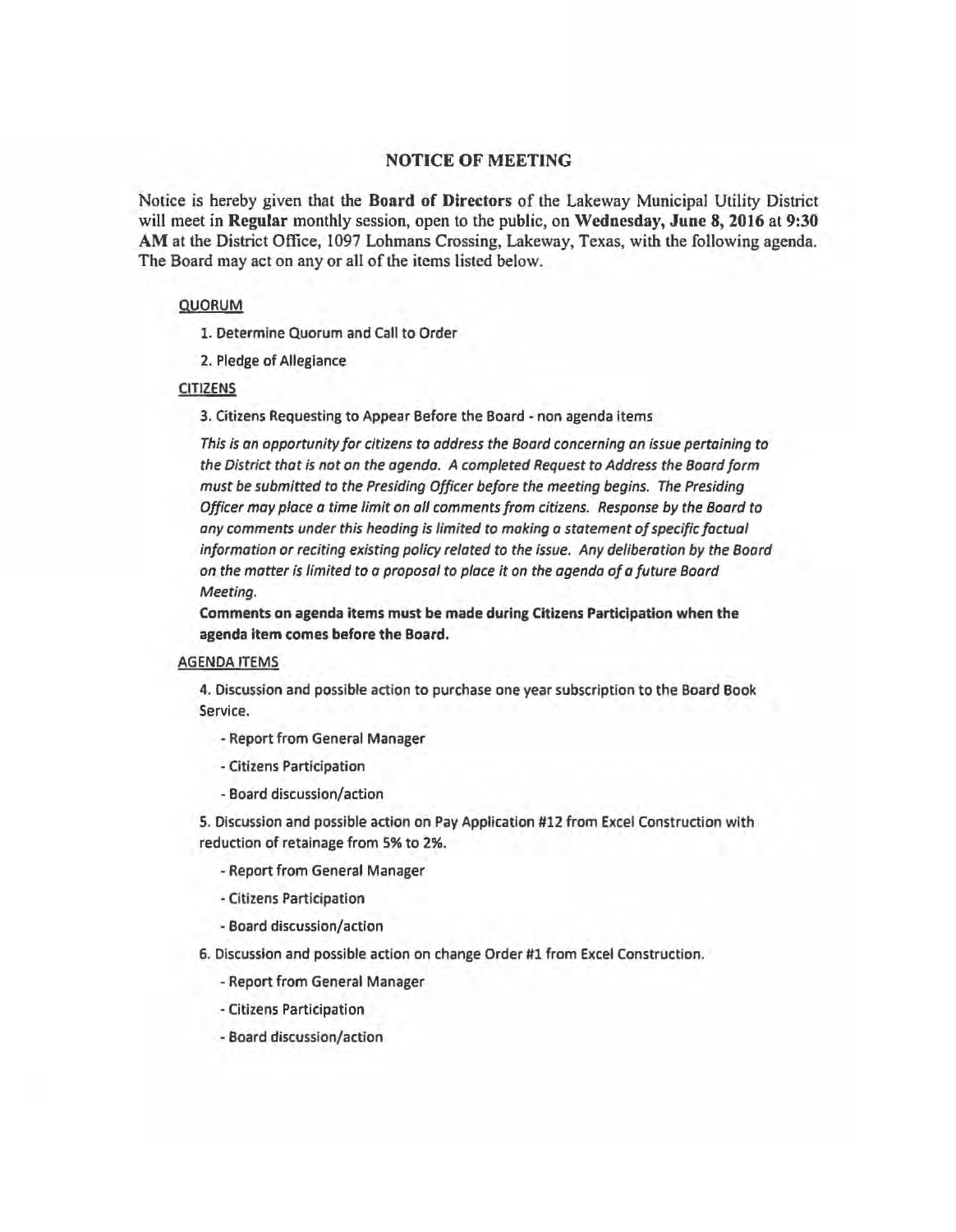- 7. Discussion and possible action to reschedule July Board meeting.
	- Report from President
	- -Citizen Participation
	- Board discussion/action
- 8. Discussion and possible action regarding look Ahead letter from Jerry Hietpas
	- -Report from General Manager/Jerry Hietpas
	- Citizen Participation
	- Board discussion/action

9. Discussion and possible action to approve plans and specifications for S-5 reuse improvements and 1-4 Under drain lift station and go out for competitive bids

- Report from General Manager
- -Citizen Participation
- Board discussion/action

10. Identification, nomination and election procedures for Board Officers and Presentation.

- -Report from President
- -Citizen Participation
- -Board discussion/action
- 11. Election of Officers
	- Board discussion/action
- 12. Discussion/action on Liaisons for E&O, Finance, APC and Land committees
	- Report from President
	- Board discussion/action
- 13. Discussion/action on FINANCIAL REPORT
	- A. Monthly Financial Report for April 2016
	- B. Budget versus Actual for April 2016
	- C. Calendar June, July, August & Sept

CONSENT AGENDA - The following consent items may be approved by one Board vote. Any Director may pull consent items from the consent agenda for discussion.

- 14. Approve Minutes of Regular Meeting of April 13, 2016
- 15. Approve Minutes of Regular Meeting of May 18, 2016

The Board of Directors is authorized by the Texas Open Meetings Act, Chapter 551, Texas Government Code, to convene in closed or executive session for certain purposes, including receiving legal advice from the District's attorney (Section 551.071); discussing real property matters (Section 551.072); discussing gifts and donations (Section 551.073), discussing personnel matters (Section 551.074) and discussing security personnel or devices (Section 551.076). If the Board of Directors determines to go into executive session to discuss any item on this agenda, the presiding officer will announce that an executive session will be held and will identify the item to be discussed and the provision of the Open Meetings Act that authorizes the closed or executive session.